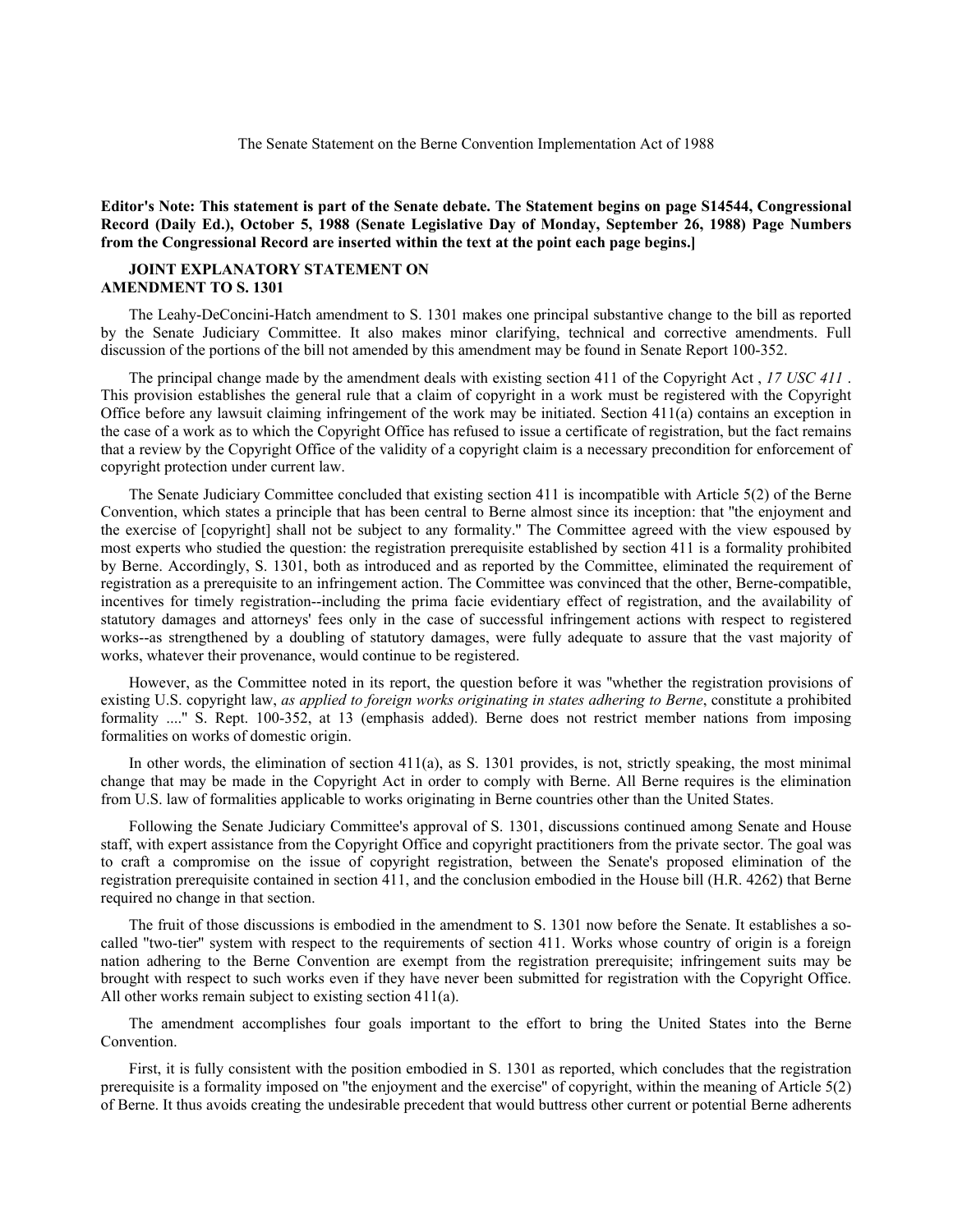in arguing that they may impose truly onerous registration requirements on foreign works, including works of U.S. origin, without offending Berne standards.

Second, it establishes a workable test for determining which works may be the subject of infringement actions without prior registration with the Copyright Office. The amendment includes a provision clearly defining the circumstances under which the country of origin of a Berne Convention work is and is not the United States. This definitional provision tracks the definition of ''country of origin'' found in Article 5(4) of Berne.

This test is, of course, not as easy for the courts to apply as the corresponding provision of S. 1301 as reported. Under the committee-reported bill, the presence or absence of a registration certificate would be irrelevant to a plaintiff's right to sue for infringement, although of course the absence of a certificate would still have highly significant consequences for the plaintiff's ease of proof and for the relief the plaintiff could obtain. However, the amendment seeks to create the simplest possible two-tier system, in order to minimize the potential for disputes over whether or not registration is a prerequisite to a given lawsuit. Furthermore, since those cases in which registration is not a prerequisite to an infringement lawsuit are defined as an exception to the rule contained in section 411(a), it is the plaintiff's responsibility to plead and prove that his or her case comes within the exception for works originating in a foreign country adhering to Berne. It would remain the case, as contemplated by the Senate report, that copyright claimants would have strong business and legal incentives to register their claims to copyright protection in virtually every instance. However, the courthouse door would no longer be barred to any claimant who can demonstrate that the unregistered work he seeks to protect is one as to which registration is not required as a precondition of suit.

Third, this amendment further minimizes the policy objection asserted to the Committee-reported bill: that modification of the registration prerequisite will degrade the quality of the registration system and hamper the acquisition activities of the Library of Congress. While the Committee considered these concerns and rejected them as exceedingly unlikely to become reality (see S. Rept. 100-352 at 19-23), they appear even more unfounded under the amended version of the bill. The Copyright Office estimates that 95 percent of all registrations are made with respect to domestic works, a category which largely overlaps with the tier of works of United States origin as defined by this amendment. For these works, the incentives for registration are substantially increased, not decreased, by this bill, which maintains the registration prerequisite for infringement suits with respect to works of United States origin, and also doubles the statutory damages available to redress infringement. As the Committee report notes, ''there is no basis for assuming that foreign publishers will be less eager to protect their works against infringement in this country than are domestic publishers.'' S. Rept. 100-352, at 23. Thus, while the Copyright Office advised the Congressional Budget Office that it anticipated a 5 to 10 percent decrease in the number of works registered if section 411(a) were repealed for all works, id. at 50, that estimate, even if valid, must be decreased by roughly 95 percent in light of the provisions of this amendment, which leave roughly that percentage of registrations unaffected. This calculation yields an estimated decrease in registrations of between one-quarter and one-half of one percent per annum. A registration dropoff of this small order of magnitude is unlikely to have any discernible effect either on the quality of the registry of works compiled by the Copyright Office, or on the ability of the Library of Congress to acquire works through registration deposit.

Finally, the two-tier system for registration embodied in this amendment achieves the goal of a reasonable compromise between the House and Senate positions on this question. It is anticipated that this compromise is fully acceptable to the House, and that the last remaining significant point of controversy between the **[PAGE S14555]** bodies is thereby eliminated. In the view of the sponsors of this amendment, this consideration fully overcomes the reservations about a two-tier system which were pointed out by some of the witnesses before the Committee, and which led the Committee to reject a two-tier solution in favor of a simple elimination of section 411(a) as it currently exists.

The creation of a two-tier system with respect to the registration prerequisite of section 411(a) is not, and should not be regarded as, a precedent for establishing two-tiered approaches to any other area of copyright law in which the United States theoretically remains free, even after adherence to Berne, to treat copyright works differently based on their country of origin. In these other areas, a two-tiered approach might well be more complex to administer, and is completely unnecessary to avoid the establishment of potentially undesirable precedents with respect to interpretation of the Berne Convention.

With regard to the specifics of the amendment on registration, the two-tier system is established by making three amendments to the committee-reported bill. First, the repeal of existing section 411(a) is eliminated, in favor of an introductory phrase to the existing provision which makes it inapplicable to ''actions for infringement of copyright in Berne Convention works whose country of origin is not the United States.'' Secondly, in section 411(b), dealing with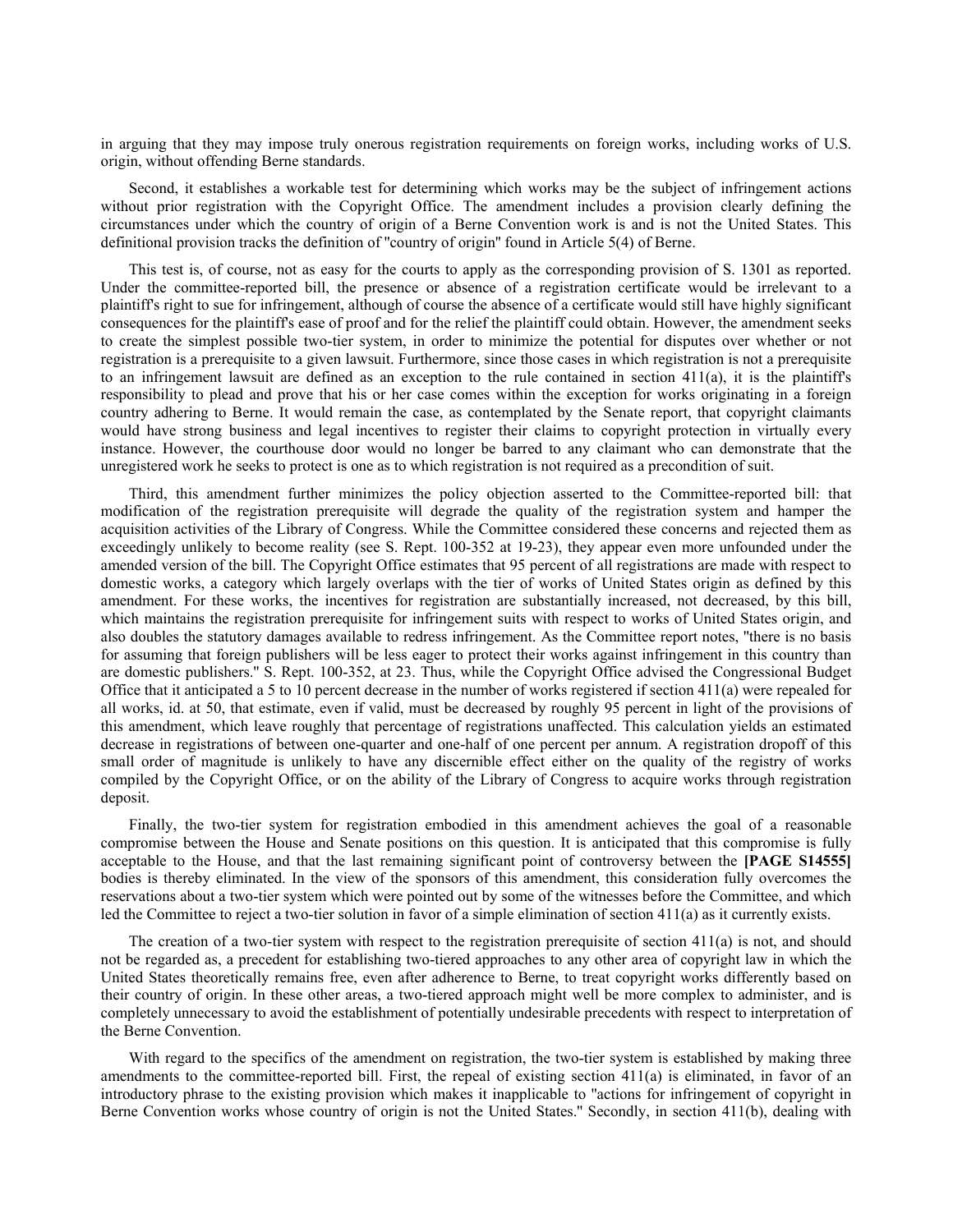works such as live broadcasts that are first fixed simultaneously with transmission, the amendment inserts after the reference to post-broadcast registration of the work the phrase ''if required by subsection (a).'' Finally, the amendment inserts in the definitional section of the Copyright Act , *17 USC 101* , a definition of ''country of origin'' of a Berne Convention work.

The definition of country of origin, while a new feature of U.S. copyright law, is a familiar principle to students of Berne. The definition contained in the amendment tracks the definition of this phrase contained in Article 5(4) of Berne. For the guidance of practitioners, and of the courts, the following observations may be in order.

First, the bill's definition of ''country of origin'' is significant only with respect to section 411, and in particular only with respect to the question of whether an infringement lawsuit may be brought with respect to a work which has not been submitted to the Copyright Office for issuance of a certificate of registration. The application of the definition of country of origin of a work is irrelevant under U.S. law for any other purpose. For example, eligibility for protection under *17 USC 104* of a work authored for first published outside the United States is to be determined under the provisions of that section, not under the provisions for determining country of origin of a Berne Convention work. Similarly, in the case of lawsuits with respects to registered works, their country of origin is irrelevant to whether the successful plaintiff may recover statutory damages and attorneys' fees (see *17 USC 412,* 504(c), 505 ).

Second, the country of origin of a work is significant only for a work which is a Berne Convention work, as defined by the bill. Thus, for example, a work authored by a national of the Soviet Union and first published only in that country does not fulfill the definition of a Berne Convention work, because the Soviet Union does not adhere to the Berne Convention. The work is subject to protection under U.S. law (see *17 USC 104*(b)(2) ), because the Soviet Union is a member of the Universal Copyright Convention. But registration remains a prerequisite to initiation of an infringement action with respect to such a work, as specified in section  $411(a)$ , because the exception created by this bill, as amended, applies only to Berne Convention works. Since the country of origin of a published work is relevant only if the work is a Berne Convention work, the test of simulataneous first publication set forth in the definition of a Berne Convention work is equally applicable to the determination of the country of origin of a work (i.e., first published in one country and published in another country or countries within thirty days of such first publication.)

Third, in the case of a Berne Convention work, it is not necessary in all cases to determine the precise country of origin of the work in order to know whether or not the registration prerequisite to suit applies. It is only necessary to determine whether the country of origin is or is not the United States. Thus, for example, a work authored by a French national, simultaneously first published in the United Kingdom and Canada, is not subject to the registration prerequisite, regardless of whether, under the provisions of Berne itself, its country of origin might be determined to be France, the United Kingdom, or Canada. It is sufficient that it fulfills the definition of a Berne Convention work, and that it cannot possibly be a work whose country of origin is the United States.

Fourth, for a published Berne Convention work, the situs of first publication determines whether or not its country of origin is the United States, with one exception. A work first published in a foreign nation not adhering to the Berne Convention--e.g., the Peoples Republic of China--may nevertheless be a Berne Convention work, under provisions of the committee-reported bill that are substantively unchanged by this amendment, if one or more of its authors is a national of a nation adhering to the Berne Convention on the date of first publication. Such a work is a work of United States origin if all of its authors are nationals of the United States. In such a case, the registration prerequisite must be satisfied. However, if one or more of the authors is not a U.S. national, the Berne Convention work first published in China is not a work of United States origin, and the exception to section 411(a) applies.

For all other published Berne Convention works, the situs of first publication determines whether or not the United States is the country of origin. Obviously, works first published in the United States are works of United States origin. So are works simultaneously first published in the United States and in a non-Berne country. Conversely, works first published solely in a foreign Berne member nation are not works of United States origin. The country of origin of works simultaneously first published in the United States and in another Berne member nation is determined by reference to the term of protection granted by the laws of the two nations to the class of work in question. If the term of protection granted by U.S. law is shorter or the same as the term granted by the other nation in question, the work's country of origin is the United States. Otherwise, the work's country of origin is not the United States. In all the instances described in this paragraph, the nationality of the author or authors is irrelevant to the determination of the country or origin.

Fifth, with respect to unpublished works, *17 USC 104*(a) provides protection under U.S. law without regard to the nationality of the author, so long as the work remains unpublished. If none of the authors is a national of a Berne member nation (including the United States), the work, while unpublished, is not a Berne Convention work, and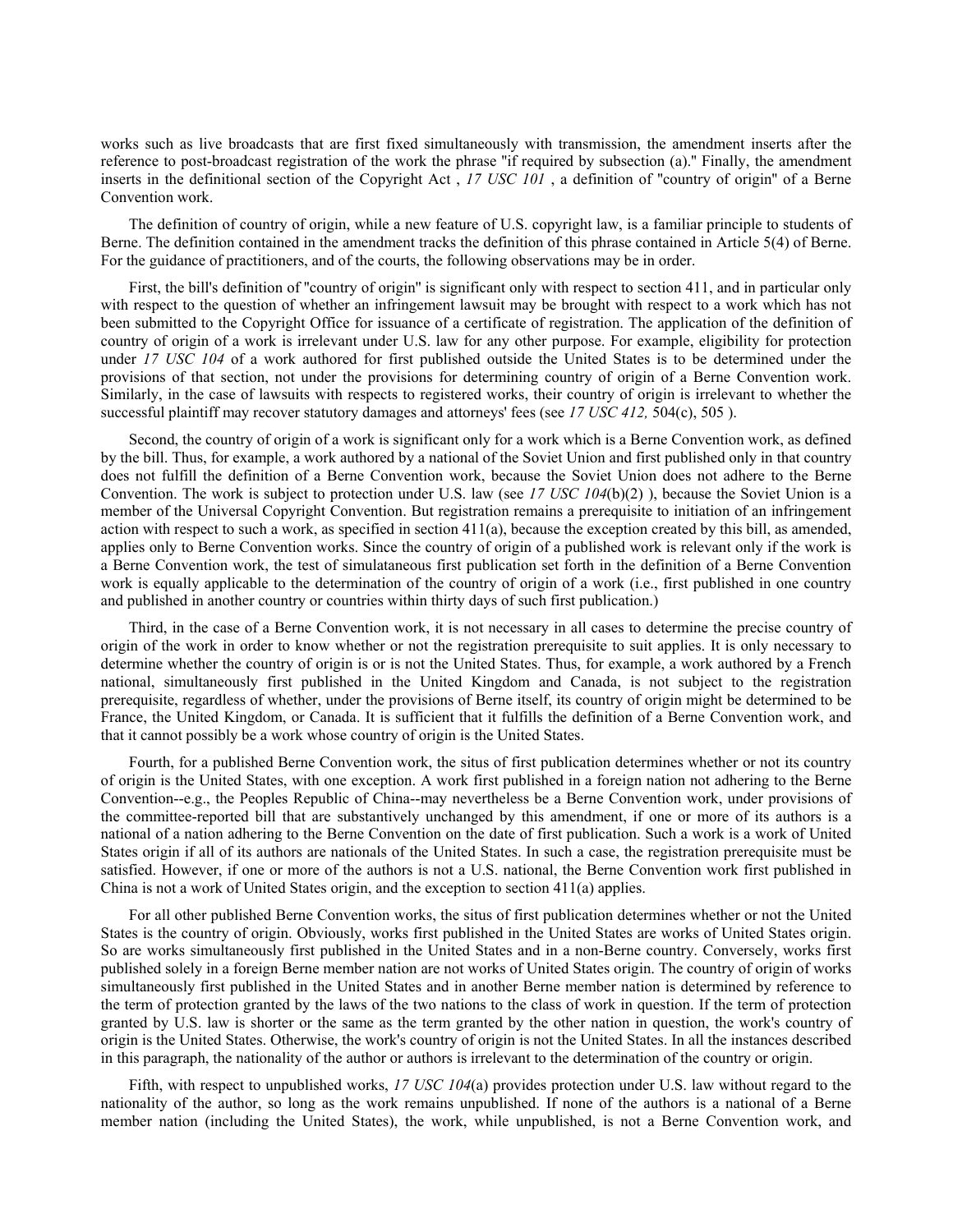therefore the country of origin need not be determined; the registration prerequisite for initiating an infringement suit applies in any event. If one or more of the authors of the unpublished work is a national of a Berne member nation, the work is a Berne Convention work, and the registration prerequisite does not apply unless all the authors are United States nationals, in which case the work's country of origin is the United States and the work must be registered before suit, as specified in section 411(a). The definitional provision also incorporates the headquarters test for determining the nationality of a legal entity which is the author of a published or unpublished audiovisual work.

Sixth, if the work is a pictorial, graphic or sculptural work incorporated in a building or structure, the work is a Berne Convention work (under the definition of that term in the committee-reported bill) if the building or structure is located in a Berne member nation. If the situs of the building or structure is the United States, the work is of United States origin and must satisfy the registration prerequisite for suit.

Seventh, for every Convention work, the country of origin either is or is not the United States. Unless a work is shown to be a work whose country of origin is not the United States, and therefore exempted from the requirements of section 411(a), then the work's country of origin is the United States, and section 411(a) must be satisfied. As the factors establishing the non-United States origin of the work (whether situs of publications or nationally of the author of authors) are likely to be peculiarly within the knowledge of the copyright claimant, and since the exemption for works of non-United States origin is an exception to the general rule imposing a registration prerequisite, it is the obligation of the claimant in a work in a work not submitted for registration to demonstrate the applicability of the exception.

Finally, the amendment leaves unaffected the current provisions of section 411(a) with respect to works as to which the Copyright Office has refused to issue a certificate of registration. Like the committee-reported bill, it also leaves unaffected the provisions granting *prima facia* evidentiary weight to a timely registration certificate, and conditioning statutory damages and attorneys' fees upon timely registration.

Most of the other changes to the Senate-reported bill made by this amendment are technical, drafting or clarifying in nature. They include the following:

1. The amendment includes a technical provision specifying that amendments to or repeals of sections refer to sections of Title 17 of the United States Code .

2. The amendment corrects a typographical error in the declarations section with respect to the date of signature of the Berne Convention.

3. The amendment clarifies that the provisions of Berne may be given effect under, *inter alia*, the provisions of the common law.

4. The provision specifying that certain rights (those specified in Article 6bis of Berne) claimed under U.S. law shall be neither ex- panded nor reduced by virtue of adherence to Berne has been redrafted to conform to the language adopted by the House, without substantive change. See S. Rept. 100-352 at 9-10, 38-39.

5. In the definition of a Berne Convention work, the amendment replaces the word ''State'' with ''nation.'' The existing text of the Copyright Act uses the term "State" (see, e.g., 17 USC 301) in the sense of one of the fifty States, and the term is explained **[PAGE S14556]** in *17 USC 101* in the same context. The definition of a Berne Convention work in the committee-reported bill uses "State" in the sense of "nation." This amendment should prevent any unintended confusion between the two terms.

6. In the same definitional provision, the amendment replaces the term ''simultaneously published'' with ''simultaneously first published,'' in order to clarify that the situs of first publication, not of some publication occurring more than thirty days after first publication, is determinative in some circumstances of whether a published work is a Berne Convention work. See S. Rept. 100-352, at 40. Once thirty days have elapsed since the first publication of a work, simultaneous publication in two or more countries other than the country of first publication is irrelevant to the work's status as a Berne Convention work.

7. In the same definitional provision, the paragraph concerning pictorial, graphic or sculptural works incorporated in a building or other structure has been redrafted to clarify that the provision has no application to any other pictorial, graphic, or sculptural work. See S. Rept. 100-352 at 40.

8. A drafting change has been included in the amendment to section 104 to refer to ''adherence of the United States'' to Berne, rather than ''United States adherence'' thereto, to conform the language of this section to that adopted by the House.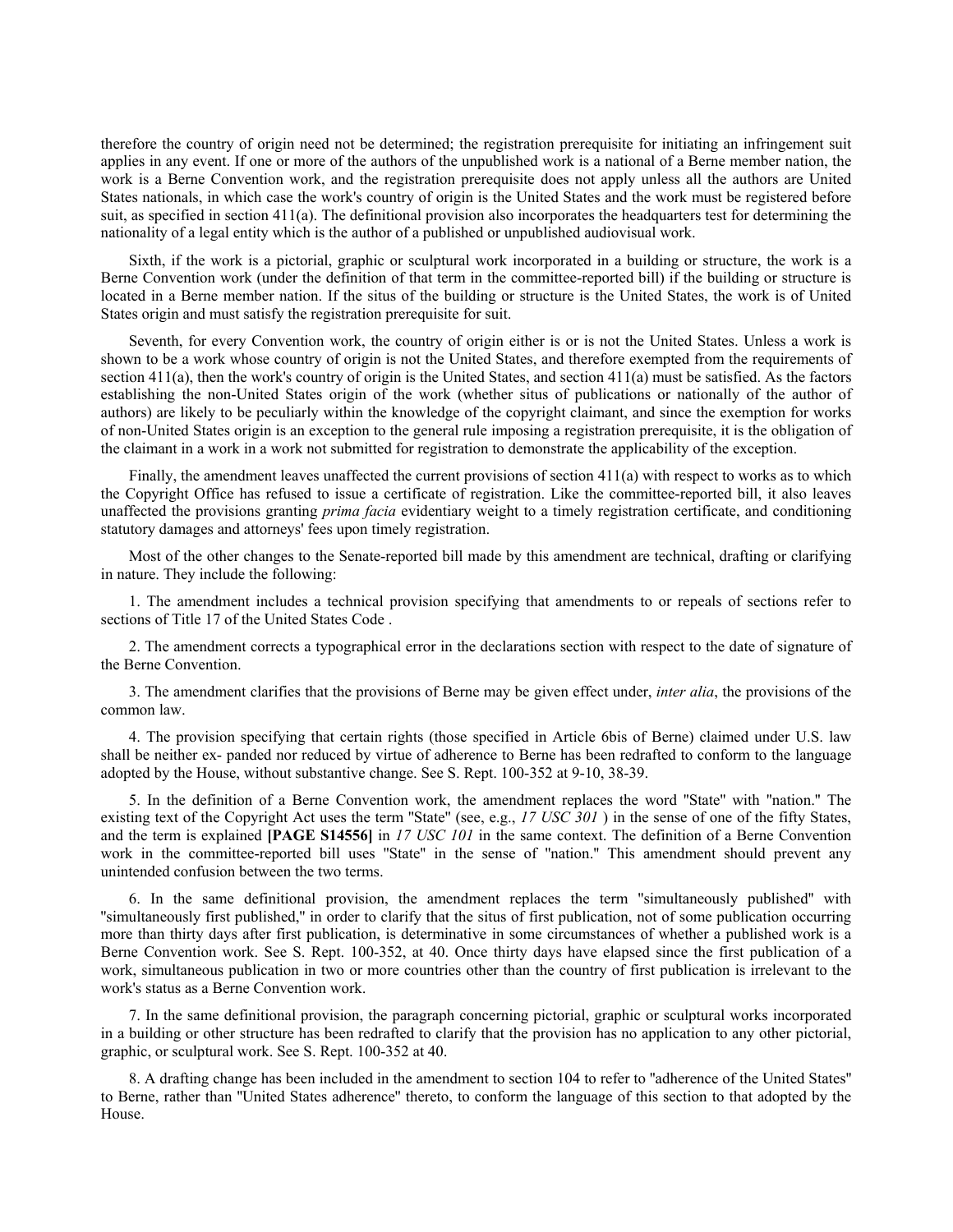9. The amendment to section 108 of the Copyright Act has been eliminated. The House bill did not change section 108, which deals with the circumstances under which a library or archives may reproduce and distribute a single copy of a work without incurring liability for infringement. The report accompanying S. 1301 indicated that retention of the provision in question, section  $108(a)(3)$ , which concerns the inclusion of a copyright notice on works and parts of works reproduced and distributed under the authority of this section, might be confusing in light of the elimination of the notice requirement elsewhere in the Copyright Act. The sponsors of the amendment are persuaded that elimination of the provision might be more confusing and potentially disruptive of current practices than its retention, and that elimination of the provision is not clearly required in order to meet Berne standards. Accordingly, section 108(a)(3) has been retained.

10. The provisions of the House and Senate bills on jukebox performances of nondramatic musical works are virtually identical in substance. See S. Rept. 100-352, at 41-42. However, as a matter of drafting, the committeereported Senate bill repealed the current provisions on this topic, contained in *17 USC 116* , and substituted new provisions which contemplate the negotiation of voluntary licensing agreements with respect to such works. The existing system of compulsory licensing at rates set by the Copyright Royalty Tribunal would have remained in effect during the one-year transitional period during which licensing negotiations will take place, and thereafter in case of the lapse or expiration of such licensing arrangements. However, under these circumstances, jukebox performances would be governed by provisions that no longer appeared in the U.S. Code. The House drafting approach retained existing section 116, but made it subject to a new section 116A, which incorporate the mechanism for the recognition of voluntary licensing agreements. From a practical standpoint, this drafting approach, which leaves section 116 ''on the books'' for ready reference in circumstances in which it may govern, seems preferable, and the amendment contains the necessary technical and conforming amendments to accomplish this. The amendment also makes other drafting and clarifying changes, as follows:

(a) The provisions of section 116A (a)(2) (in the committee-reported bill, section 116 (a)(2)) have been redrafted to conform more closely to the House language, without substantive change. The provisions of section  $116(a)(c)(1)$  have been redrafted to track the House language. The sponsors of the amendment agree with the statements in the House Report on the generally procompetitive effects of collectively negotiated licensing agreements, *See* House Report 100- 609, at 25-26; therefore a specific statutory antitrust exemption is unneeded.

(b) A drafting change in section 116A(g) clarifies that the back-up compulsory license applies to those works which were the subject of expired or terminated voluntary licensing agreements prior to such expiration or termination.

(c) The definitional provisions of section 116(h) of the committee-reported bill have been eliminated as surplusage. These terms are defined in section  $116(e)$  of existing law, which is retained under the drafting approach embodied in the amendment.

11. The amendment to the pre-emption provision of the Copyright Act , *17 USC 301* , has been redrafted without substantive change to conform more closely to the House language. See S. Rept. 100-352, at 43.

12. The amendment contains minor drafting changes to section 7, which eliminates the mandatory notice requirement and replaces it with an incentive for voluntary notice. See S. Rept. 100-352, at 43-44. The principal clarifying change concerns the new sections 401(d) (for works other than phonorecords) and 402(d) (for phonorecords). The quotation marks around the term ''innocent infringement'' have been eliminated, and a specific reference to section  $504(c)(2)$  has been incorporated from the House bill, to clarify that the presence of voluntary notice affects only the ability of a defendant to seek to mitigate damages under the second sentence of *17 USC 504*(c)(2) (dealing with an infringer who was not aware and had no reason to believe that he was infringing), and not the ability of a library, archives, or public broadcasting defendant to seek remission of damages (as provided by the last sentence of *17 USC 504*(c)(2) ) under a reasonable belief that the fair use provisions of *17 USC 107* applied.

13. The amendment embodies a compromise between the House and Senate Committee provisions amending chapter 8 of Title 17 to accommodate the voluntary licensing regime for jukebox performances. The amendment retains the provision of the committee-reported bill that specifies factors to which the Copyright Royalty Tribunal (CRT) should give "appropriate weight," rather than seeking to bind the CRT more closely to these factors (see S. Rept. 100-352, at 47-48). However, the first such factor has been expanded to include not only the most recent CRT determinations, but all prior CRT determinations, since an earlier determination with respect to a similar grouping of works may be more relevant than the ''most recent'' determination if the latter concerns a grouping of works dissimilar to the works at issue when the CRT is called upon to set new rates. Furthermore, while the directive to the CRT to promptly establish an interim rate when the back-up compulsory licensing procedures are triggered has been retained,